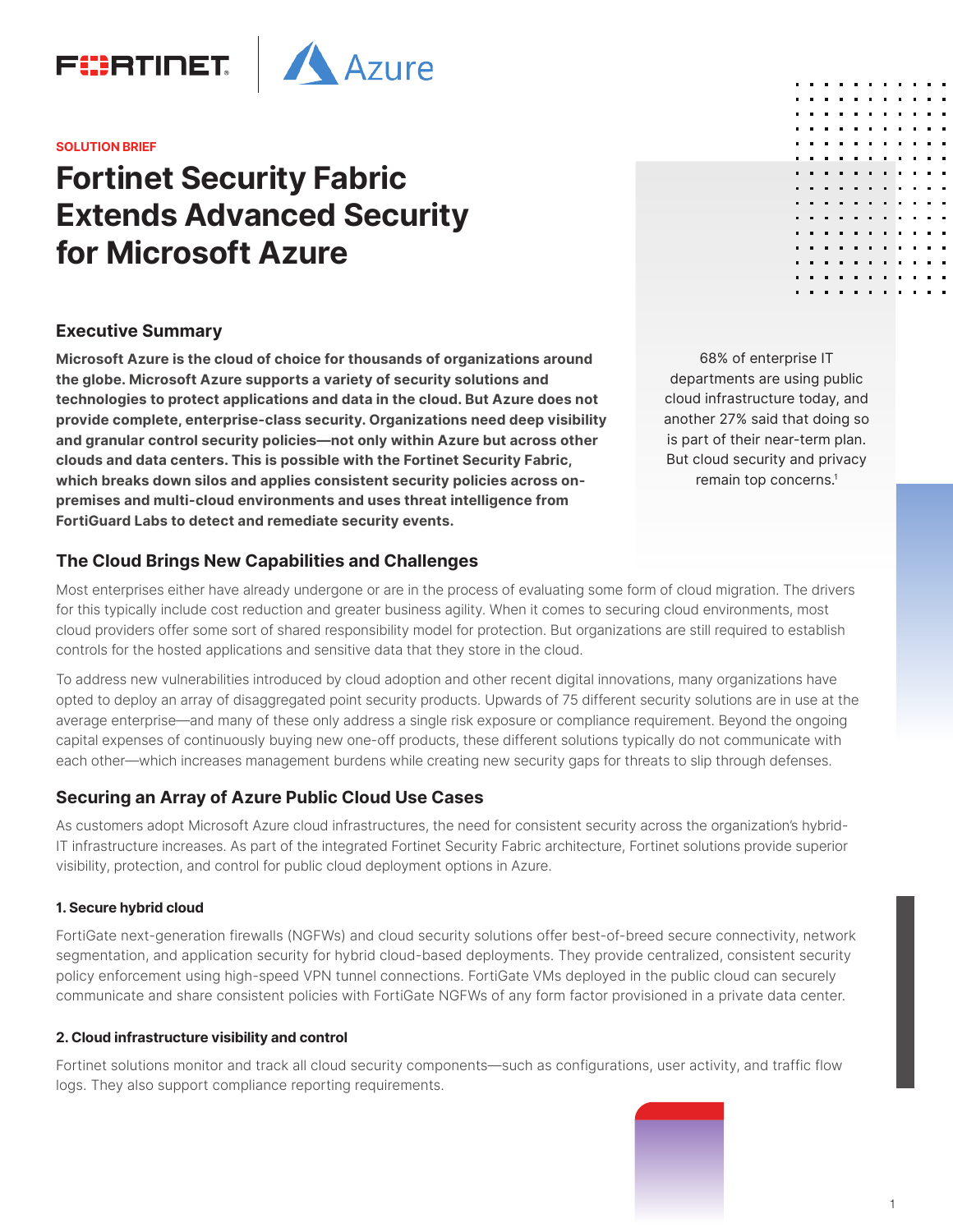#### **3. Secure access VPN**

Remote access virtual private networks (VPNs) enable the use of cloud-based applications. The Fortinet Security Fabric delivers best-in-class performance for securing VPN traffic when remotely accessing Azure. By leveraging Azure's multiregion global infrastructure, organizations can instantaneously scale their services and offer remote access VPN termination close to the end user.

#### **4. Cloud security services hub**

Fortinet solutions can be deployed as a transit Azure virtual network (vNET) that allows organizations to share security services to multiple networks worldwide. By leveraging the full extent of Fortinet solutions—including network visibility, VPN connectivity, NGFW, advanced web application firewall (WAF), sandboxing, and mail security—the Fortinet Security Fabric provides far more services while delivering cloud elasticity, on-demand scalability, and optimized price/performance.

#### **5. Container security**

Fortinet security solutions are container aware and dynamically integrated into Kubernetes clusters. These are then inserted in the application chain to ensure proper security policies and scanning of container images when deployed.

#### **6. Securing Office 365**

Due to the high attachment rate of Office 365 with Azure cloud deployments (alongside the fact that most threats find their way into organizations via email), the need to secure Office 365-based email and business applications is extremely high. The combination of FortiMail, FortiSandbox, and FortiCASB (cloud access security broker) provides critical capabilities when securing Office 365. In particular, the Security Fabric enables deep visibility into mail messages for protection from zero-day threats and monitoring of the Office 365 API layer.

#### **7. Web application security**

Web-based applications are vulnerable to a wide range of attacks—both known and unknown. FortiWeb offers a purpose-built WAF that secures APIs as well as front-end web applications to ensure that applications and data remain secure. FortiWeb utilizes machine learning (ML) to self-optimize application protection. FortiSandbox Cloud performs dynamic analysis, including use of artificial intelligence (AI) to identify zero-day threats.

#### **8. Intent-based segmentation**

Segmenting cloud environments presents challenges because dynamic provisioning results in constantly changing IP addresses. FortiGate VMs provide intent-based segmentation, which builds rules and segments based on user identity and business logic. Rules are adjusted dynamically in response to a continuous trust assessment. As a result, FortiGate VMs can intuitively define which workloads and elements in the cloud are allowed to communicate with other workloads and elements, whether they are inside or outside the cloud.

# **How the Security Fabric Complements Azure Security**

While Microsoft is responsible for securing Azure's physical cloud infrastructure (e.g., networking and hypervisor), it is up to the customer to ensure that other elements such as communications, access, and applications, among others, are secured and compliant. Customers also are responsible for ensuring that security policies are consistent across clouds and their data centers.

The Fortinet Security Fabric was designed to complement Microsoft Azure security solutions. Fortinet solutions not only run seamlessly in Azure but they also integrate with Azure security services to provide transparency of security policies and events across the cloud infrastructure. Further, Fortinet's native integration with each of the major cloud providers enables seamless, automated, and centralized management across all clouds. This single-pane-of-glass management provides unified visibility, control, and policy management that can scale with additional applications and users. It also reduces the likelihood of security gaps, helps prevent misconfigurations, and ensures that the entire infrastructure is protected by state-of-the-art security.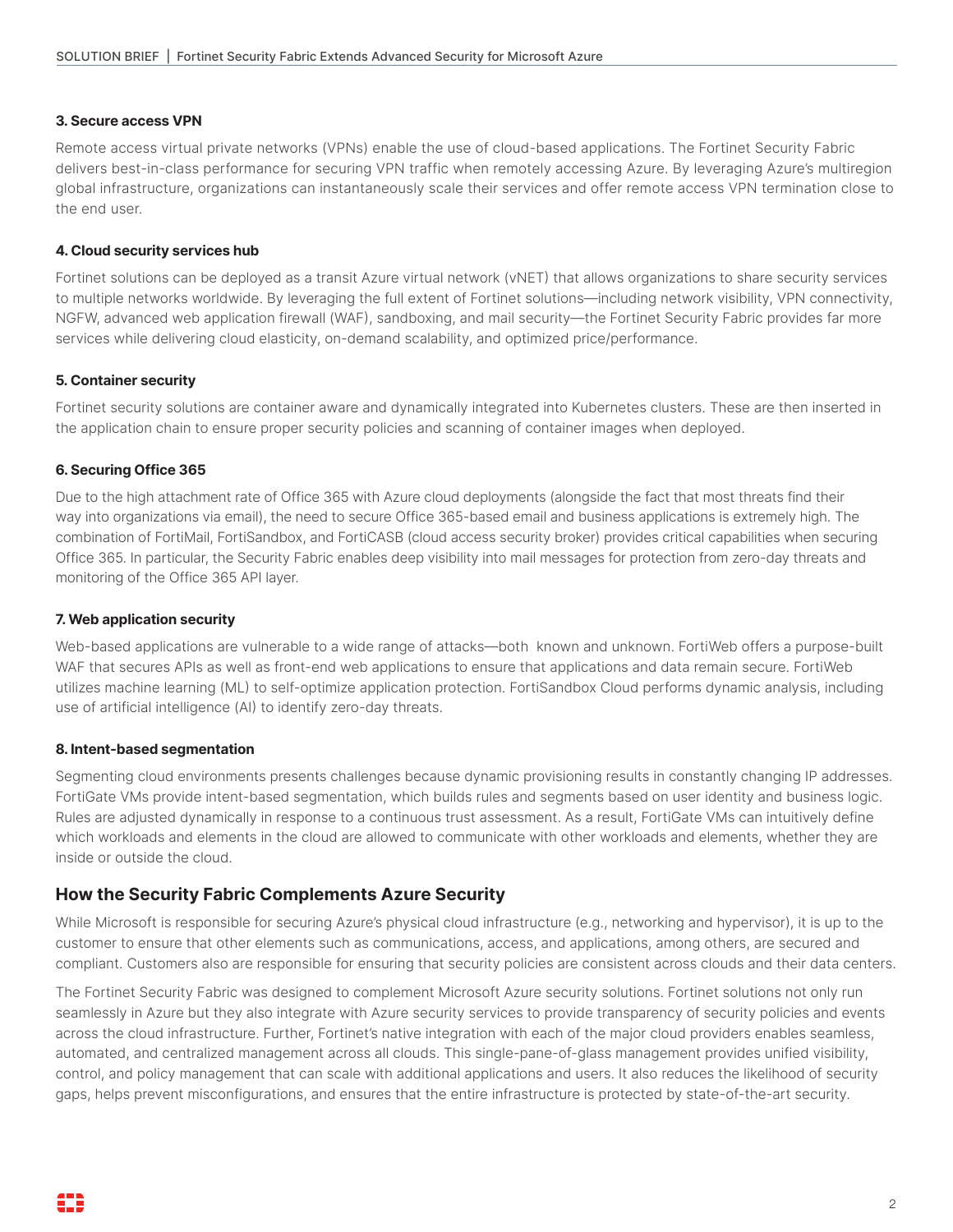

Figure 1: The Fortinet Security Fabric for Microsoft Azure.

# **Integrated Defenses That Span the Full Attack Spectrum**

The different solutions that comprise the Fortinet Security Fabric were designed to increase end-user confidence in cloud environments. The following solutions are part of the Fortinet Security Fabric for Azure:

FortiGate VM NGFW delivers threat protection to defend against the most advanced known and unknown cyberattacks. FortiGate VM scales up and down as business needs change and is offered at various sizes to align with a variety of supported use cases.

**FortiWeb WAFs** protect web applications from known and unknown exploits. Using ML and AI as well as multilayer and correlated detection methods, FortiWeb defends applications and APIs from known vulnerabilities and zero-day threats. FortiWeb is available as a service as well via pay-as-you-go (PAYG) and bring-your-own-license (BYOL) options.

**FortiCWP** (cloud workload protection) safeguards workloads and data hosted in Microsoft Azure. FortiCWP hooks into the APIs provided by Microsoft Azure (and other cloud vendors) to monitor and track all security elements—including configurations, user activity, and traffic flow logs. FortiCWP will also scan cloud data stores for sensitive or malicious content and produce compliance reports for common regulatory standards.

**FortiMail** secure email gateways (SEGs) utilize the latest technologies and threat-intelligence services from FortiGuard Labs to deliver comprehensive protection from common and advanced threats, while integrating robust data-protection capabilities to avoid data loss.

**FortiSandbox** offers a powerful combination of advanced detection, AI, automated mitigation, actionable insight, and flexible deployment to stop advanced and zero-day threats.

**FortiManager** provides single-pane-of-glass management and policy controls across the extended enterprise for insight into network-wide, traffic-based threats. It includes features to contain advanced attacks as well as scalability to manage up to 10,000 Fortinet devices.